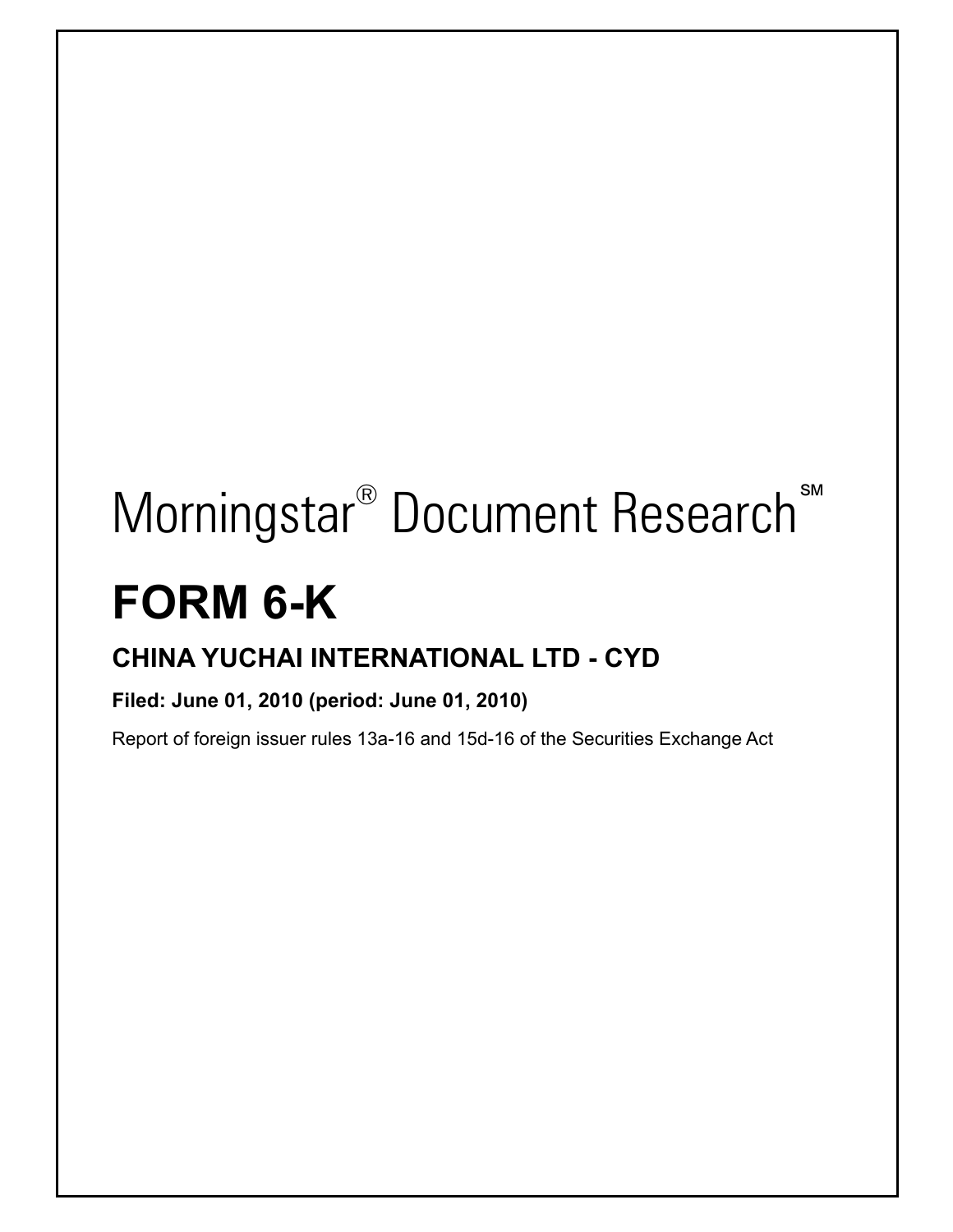### **UNITED STATES SECURITIES AND EXCHANGE COMMISSION**

**Washington, D.C. 20549**

#### **Form 6-K**

**Report of Foreign Private Issuer Pursuant to Rule 13a-16 or 15d-16 of the Securities Exchange Act of 1934**

**June 1, 2010**

**Commission File Number 1–13522**

# **China Yuchai International Limited**

**(Translation of Registrant's name into English)**

**16 Raffles Quay #26-00 Hong Leong Building Singapore 048581 (Address of principal executive offices)**

Indicate by check mark whether the registrant files or will file annual reports under cover Form 20-F or Form 40-F.

Form 20-F  $\boxtimes$  Form 40-F  $\Box$ 

Indicate by check mark if the registrant is submitting the Form 6-K in paper as permitted by Regulation S-T Rule 101(b)(1):  $\Box$ 

Indicate by check mark if the registrant is submitting the Form 6-K in paper as permitted by Regulation S-T Rule 101(b)(7):  $\Box$ 

Indicate by check mark whether the Registrant by furnishing the information contained in this Form is also thereby furnishing the information to the Commission pursuant to Rule 12g3-2(b) under the Securities Exchange Act of 1934.

Yes  $\square$  No  $\square$ 

If "Yes" is marked, indicate below the file number assigned to registrant in connection with Rule 12g3-2(b): **Not applicable.**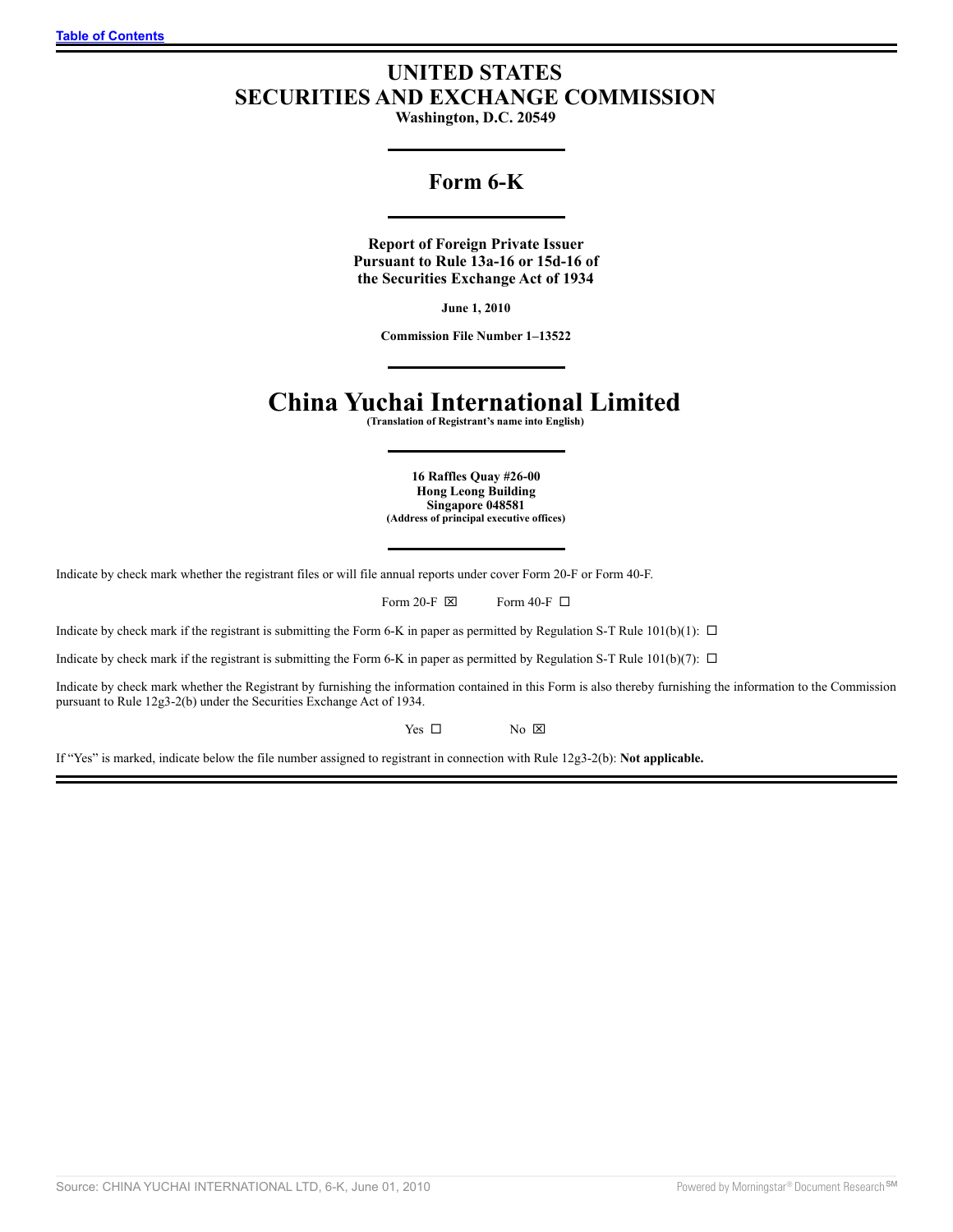#### <span id="page-2-0"></span>**Table of Contents**

#### **Table of Contents**

#### **Exhibits Index**

99.1 [Notice of Annual General Meeting of China Yuchai International Limited](#page-4-0)

99.2 [Proxy Form](#page-6-0)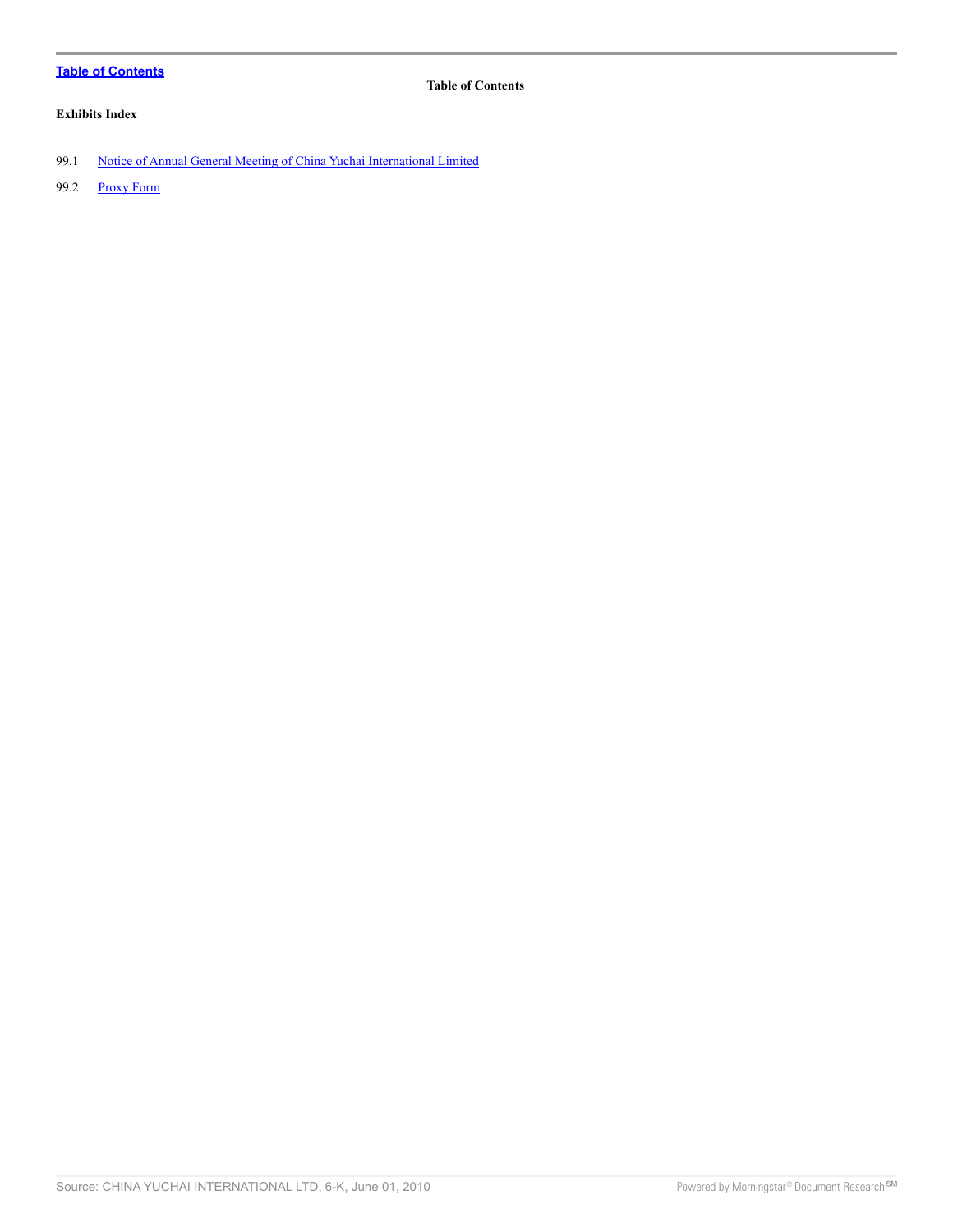#### **[Table of Contents](#page-2-0)**

#### **SIGNATURES**

Pursuant to the requirements of the Securities Exchange Act of 1934, the registrant has duly caused this report to be signed on its behalf by the undersigned, thereunder duly authorized.

Date: June 1, 2010

#### CHINA YUCHAI INTERNATIONAL LIMITED

By: /s/ Boo Guan Saw Name: Mr. Boo Guan Saw<br>Title: President and Direc President and Director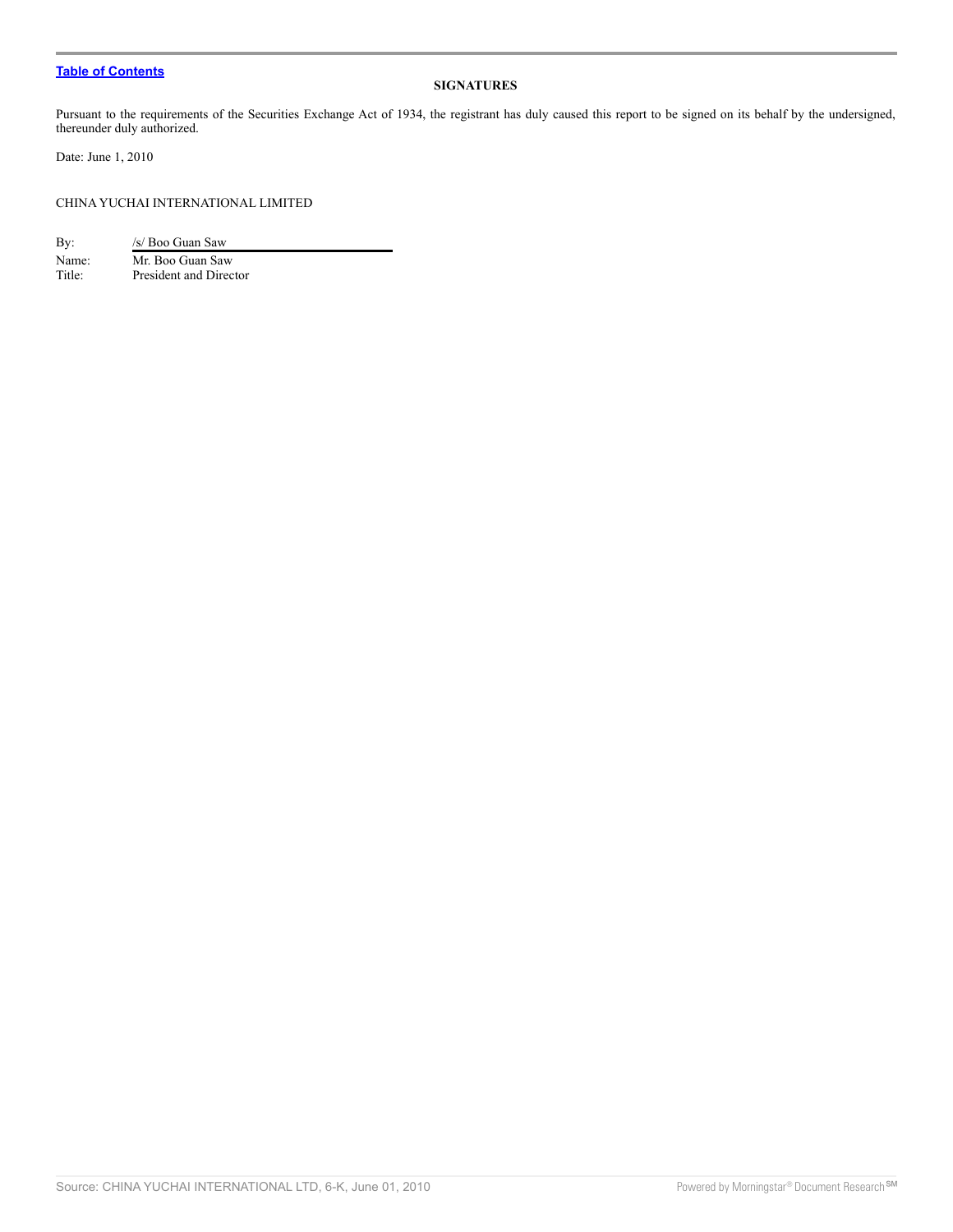#### **NOTICE OF ANNUAL GENERAL MEETING**

#### CHINA YUCHAI INTERNATIONAL LIMITED

#### <span id="page-4-0"></span>**To all Shareholders**

NOTICE IS HEREBY GIVEN that the Annual General Meeting (the "**Meeting**") of **CHINA YUCHAI INTERNATIONAL LIMITED** (the "**Company**") will be held at Hotel Nikko, 72 Mody Road, Tsimshatsui East, Kowloon, Hong Kong on Friday, July 2, 2010 at 9.30 a.m. (Hong Kong time) for the following purposes:

#### As Ordinary Business

- 1. To receive and adopt the audited financial statements and independent auditors' report for the financial year ended December 31, 2009.
- 2. To approve an increase in the limit of the Directors' fees as set out in Bye-law 10(11) of the Bye-laws of the Company from US\$250,000 to US\$510,959 for the financial year 2009 (Directors' fees paid for FY 2008: US\$574,658).
- 3. To re-elect the following Directors retiring pursuant to Bye-law 4(2) of the Bye-laws of the Company to hold office until the next annual general meeting of the Company:
	- (i) Mr Kwek Leng Peck
	- (ii) Mr Teo Tong Kooi
	- (iii) Mr Saw Boo Guan
	- (iv) Mr Gan Khai Choon
	- (v) Mr Tan Aik-Leang
	- (vi) Mr Neo Poh Kiat
	- (vii) Mr Matthew Richards
	- (viii) Mr Zhang Shi Yong
- 4. To re-elect the following Directors retiring pursuant to Bye-law 4(3) of the Bye-laws of the Company to hold office until the next annual general meeting of the Company:
	- (i) Mr Tan Eng Kwee (appointed on February 2, 2010)
	- (ii) Mr Ching Yew Chye (appointed on February 2, 2010)
	- (iii) Mr Han Yi Yong (appointed on May 7, 2010)
- 5. To re-appoint Messrs Ernst & Young LLP as independent auditors of the Company and to authorise the Audit Committee to fix their remuneration.
- 6. To transact any other business as may properly come before the Meeting or any adjournment thereof.

By Order of the Board

Saw Boo Guan President Date: June 1, 2010

#### **Notes:**

1. Pursuant to the bye-laws of the Company, no resolution of Members may be passed without the affirmative vote of the Special Share cast by the holder of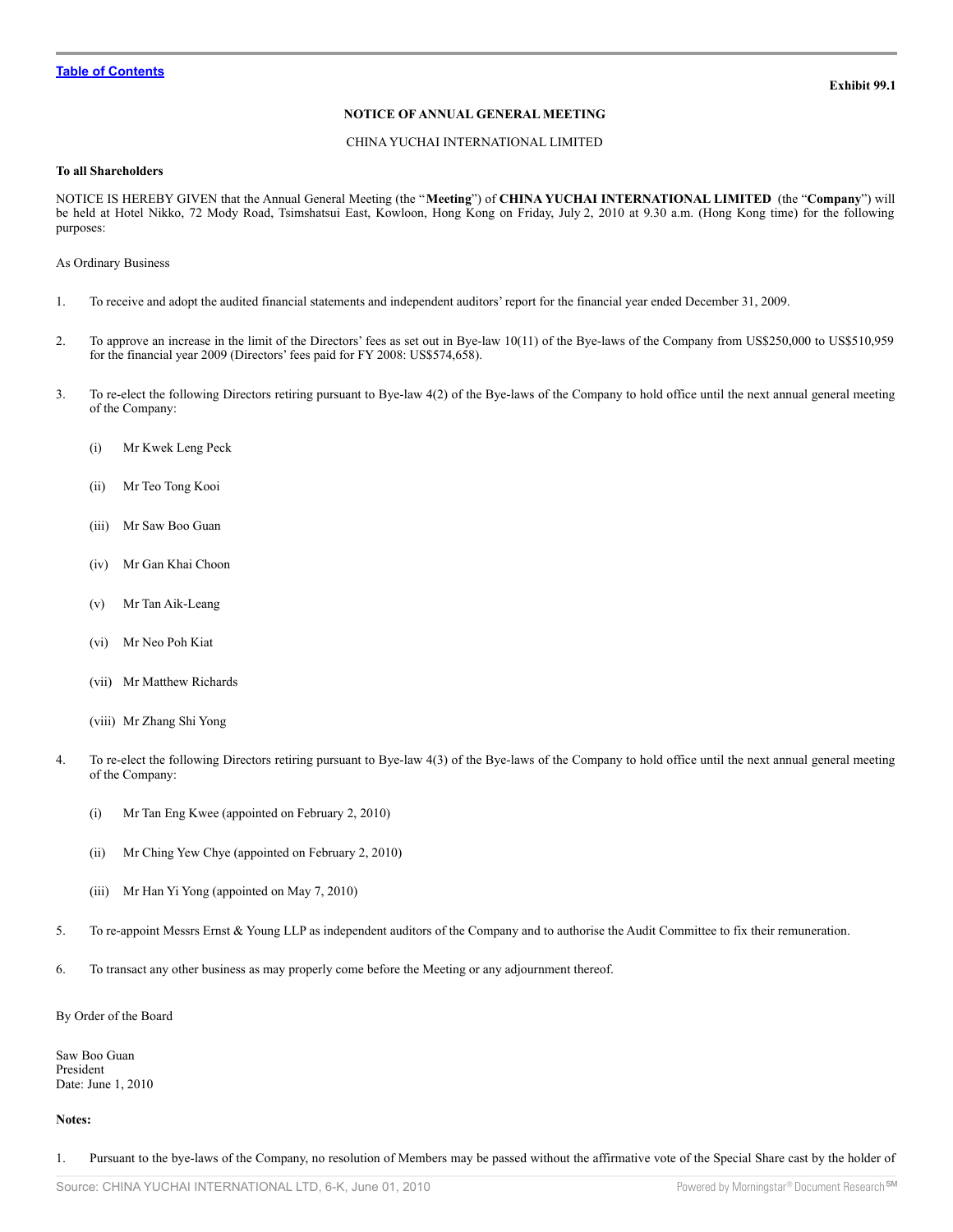the Special Share.

- 2. By resolution of the Board, only Members entered in the Register of Members of the Company at the close of business on May 14, 2010 (New York time) are entitled to receive notice of and to attend and vote at the Meeting.
- 3. A Member is entitled to appoint one or more proxies to attend and vote in his stead.
- 4. A proxy need not be a member of the Company.
- 5. If a proxy is appointed, the proxy form and the power of attorney or other authority (if any) under which it is signed, must be lodged with the Company at 16 Raffles Quay, #26-00 Hong Leong Building, Singapore 048581, Republic of Singapore OR BNY Mellon Shareowner Services at P.O. Box 3550, South Hackensack NJ 07606-9250, U.S.A. not less than 48 hours before the time appointed for the Meeting, that is no later than 9.30 a.m. on Wednesday, June 30, 2010 (Singapore time) or 9.30 p.m. on Tuesday, June 29, 2010 (New York time).
- 6. The Company has retained Morrow & Co., LLC, 470 West Avenue, Stamford, CT 06902 to aid in the solicitation of proxies.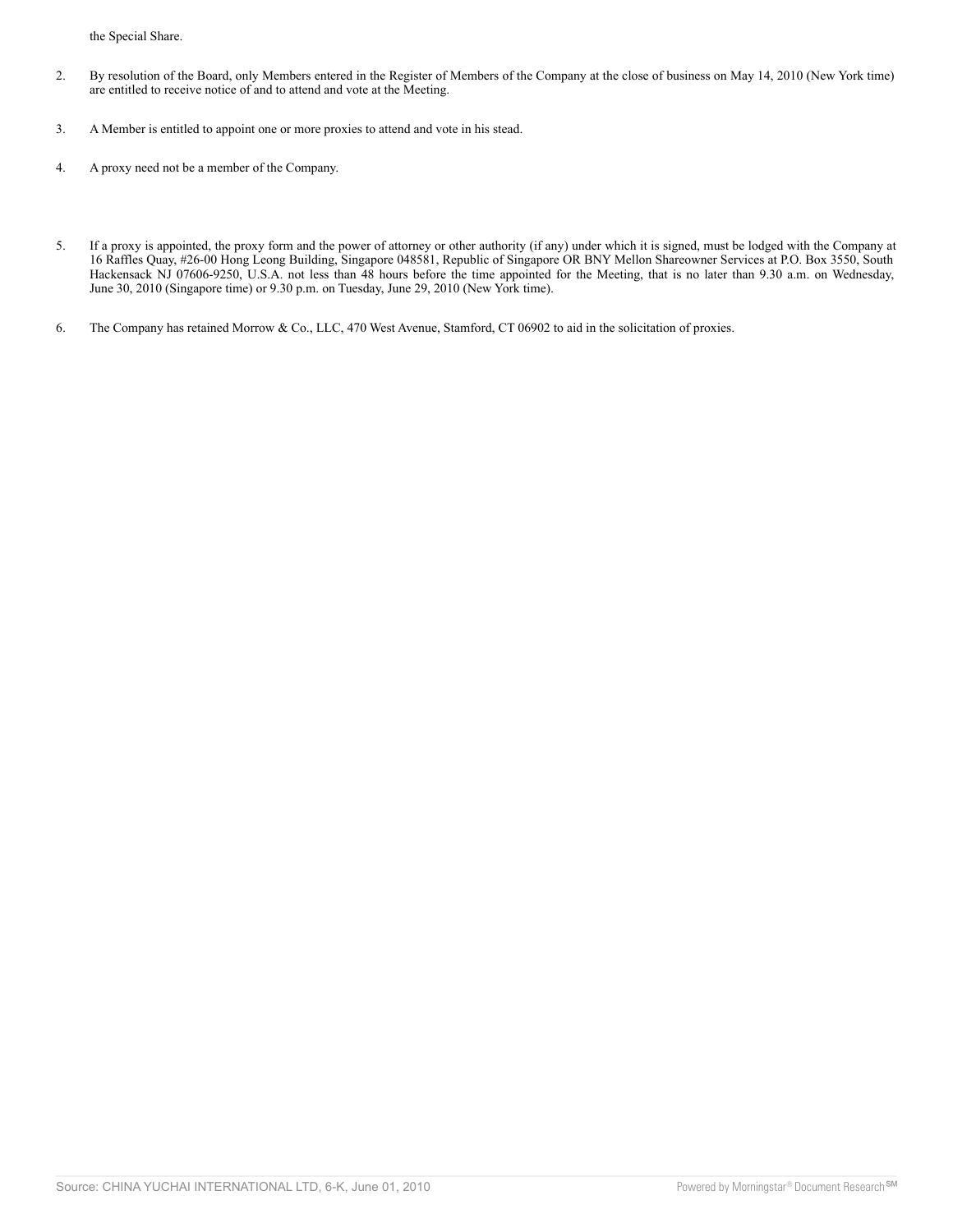<span id="page-6-0"></span>**CHINA YUCHAI INTERNATIONAL LIMITED**

#### � **FOLD AND DETACH HERE** �

|                                                                                                                                                                                                                                                                                          |        |                          |   |                                                                                                                                                                                                                                                                                            |                   | Please mark your votes as<br>indicated in this example.              |                     |
|------------------------------------------------------------------------------------------------------------------------------------------------------------------------------------------------------------------------------------------------------------------------------------------|--------|--------------------------|---|--------------------------------------------------------------------------------------------------------------------------------------------------------------------------------------------------------------------------------------------------------------------------------------------|-------------------|----------------------------------------------------------------------|---------------------|
| 1. To receive and adopt the                                                                                                                                                                                                                                                              | $\Box$ | FOR AGAINST ABSTAIN<br>□ | □ | (INSTRUCTIONS: To withhold authority to vote for any individual<br>nominee, mark the "Exceptions" box below and write that nominee's<br>name(s) in the space provided below.)                                                                                                              | <b>FOR</b><br>ALL | WITHHOLD<br><b>FOR ALL</b>                                           | *EXCEPTIONS         |
| audited<br>financial<br>statements<br>and<br>independent<br>auditors'<br>report for the financial<br>year ended December 31,<br>2009.                                                                                                                                                    |        |                          |   | 3. To re-elect the following Directors retiring pursuant to Bye-law 4(2) of the<br>Bye-laws of the Company to hold office until the next annual general meeting<br>of the Company:                                                                                                         | □                 | □                                                                    | □                   |
| 2. To approve an increase in<br>the limit of the Directors'<br>fees as set out in Bye-law<br>$10(11)$ of the Bye-laws of<br>Company<br>from<br>the<br>US\$250,000<br>to<br>US\$510,959<br>the<br>for<br>financial<br>year<br>2009<br>(Directors' fees paid for<br>FY 2008: US\$574,658). | □      | □                        | □ | 04 Mr Gan Khai Choon<br>07 Mr Matthew Richards<br>01 Mr Kwek Leng Peck<br>02 Mr Teo Tong Kooi<br>05 Mr Tan Aik-Leang<br>08 Mr Zhang Shi Yong<br>03 Mr Saw Boo Guan<br>06 Mr Neo Poh Kiat<br>*Exceptions<br>4. To re-elect the following Directors retiring pursuant to Bye-law 4(3) of the |                   |                                                                      |                     |
|                                                                                                                                                                                                                                                                                          |        |                          |   | Bye-laws of the Company to hold office until the next annual general meeting<br>of the Company:<br>01 Mr Tan Eng Kwee (appointed on February 2, 2010)<br>02 Mr Ching Yew Chye (appointed on February 2, 2010)<br>03 Mr Han Yi Yong (appointed on May 7, 2010)<br>*Exceptions               |                   | □                                                                    | □                   |
|                                                                                                                                                                                                                                                                                          |        |                          |   | 5. To re-appoint Messrs Ernst & Young LLP as independent auditors of the<br>Company and to authorize the Audit Committee to fix their remuneration.                                                                                                                                        | <b>FOR</b><br>□   | <b>AGAINST</b><br>□                                                  | <b>ABSTAIN</b><br>□ |
|                                                                                                                                                                                                                                                                                          |        |                          |   |                                                                                                                                                                                                                                                                                            |                   | Mark Here for<br>Address Change<br>or Comments<br><b>SEE REVERSE</b> | □                   |
| <b>Total No. of Shares Held:</b>                                                                                                                                                                                                                                                         |        |                          |   | Date:                                                                                                                                                                                                                                                                                      |                   |                                                                      |                     |
| Signature(s) of Shareholder(s)/Common Seal                                                                                                                                                                                                                                               |        |                          |   | Signature(s) of Shareholder(s)/Common Seal                                                                                                                                                                                                                                                 |                   |                                                                      |                     |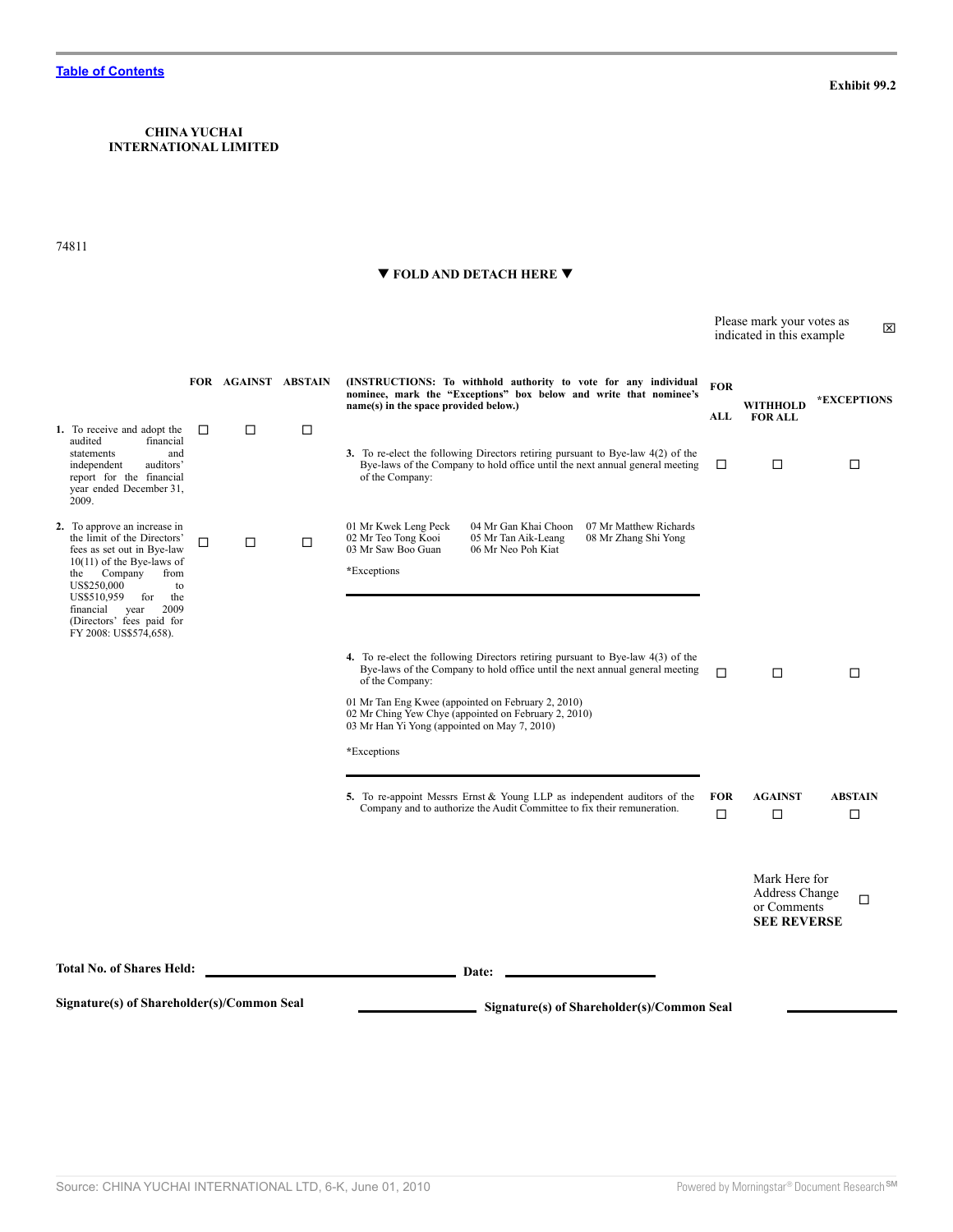#### **[Table of Contents](#page-2-0)**

#### **IMPORTANT – Please read the following notes before completing this form.**

- 1. You may appoint a proxy of your choice who need not be a Member of the Company by inserting the proxy's name on this proxy form in the space provided. If you do not enter a name in the space provided, the Chairman or such other person as he may designate will be authorized to act as your proxy.
- 2. A member is entitled to appoint one or more proxies to attend and vote in his stead. Where a member appoints more than one proxy, the appointments shall be invalid unless he specifies the proportion of his shareholding (expressed as a percentage of the whole) to be represented by each proxy. For ease of administration we would request members not to appoint more than two proxies.
- 3. The Company shall be entitled to reject a proxy form which is incomplete, improperly completed or illegible. If the true intentions of the appointer are not ascertainable from the instruction of the appointer specified on the proxy form and in relation to any other matter which may come before the meeting, the proxy shall be entitled to vote in his/her discretion.
- 4. In the case of a corporation, this proxy must be executed under its common seal or under the hand of an officer or attorney or other person duly authorized to sign.
- 5. To be valid, this proxy and the power of attorney or other authority (if any) under which it is signed, must be lodged with the Company at 16 Raffles Quay, #26-00 Hong Leong Building, Singapore 048581, Republic of Singapore OR BNY Mellon Shareowner Services at P.O. Box 3550, South Hackensack NJ 07606-9250, U.S.A. not less than 48 hours before the time appointed for the Meeting, that is no later than 9.30 a.m. on Wednesday, June 30, 2010 (Singapore time) or 9.30 p.m. on Tuesday, June 29, 2010 (New York time).
- 6. In the case of joint holders of any share, this proxy may be signed by any one of such joint holders. At the meeting, the vote of the senior holder who tenders a vote, whether in person or by proxy, shall be accepted to the exclusion of the votes of the other joint holders and for this purpose seniority shall be determined by the order in which the names stand in the Register of Members.
- 7. Pursuant to the bye-laws of the Company, no resolution of Members may be passed, whether an ordinary resolution or a special resolution, without the affirmative vote of the Special Share cast by the holder of the Special Share.
- 8. By resolution of the Board, only Members entered in the Register of Members of the Company at the close of business on May 14, 2010 (New York time) are entitled to receive notice of and to attend and vote at the Annual General Meeting.

Choose **MLinkSM** for fast, easy and secure 24/7 online access to your future proxy materials, investment plan statements, tax documents and more. Simply log on to **Investor ServiceDirect**® at www.bnymellon.com/shareowner/isd where step-by-step instructions will prompt you through enrollment.

#### � **FOLD AND DETACH HERE** �

#### **PLEASE COMPLETE IN BLOCK CAPITALS**

**I/We**

**of**

being (a) shareholder(s) of China Yuchai International Limited (the "Company"), hereby appoint the person(s) named below or failing him/her, the Chairman of the Meeting or such other person as he may designate as my/our proxy(ies) to vote for me/us on my/our behalf at the Annual General Meeting of the Company to be held at Hotel Nikko, 72 Mody Road, Tsimshatsui East, Kowloon, Hong Kong on Friday, July 2, 2010 at 9·30 a.m. (Hong Kong time), and at any adjournment thereof.

|                      |                |                        | <b>Proportion of Shareholdings</b> |
|----------------------|----------------|------------------------|------------------------------------|
| <b>Name of Proxy</b> | <b>Address</b> | <b>Passport Number</b> | (%)                                |
|                      |                |                        |                                    |
|                      |                |                        |                                    |

and/or (delete as appropriate)